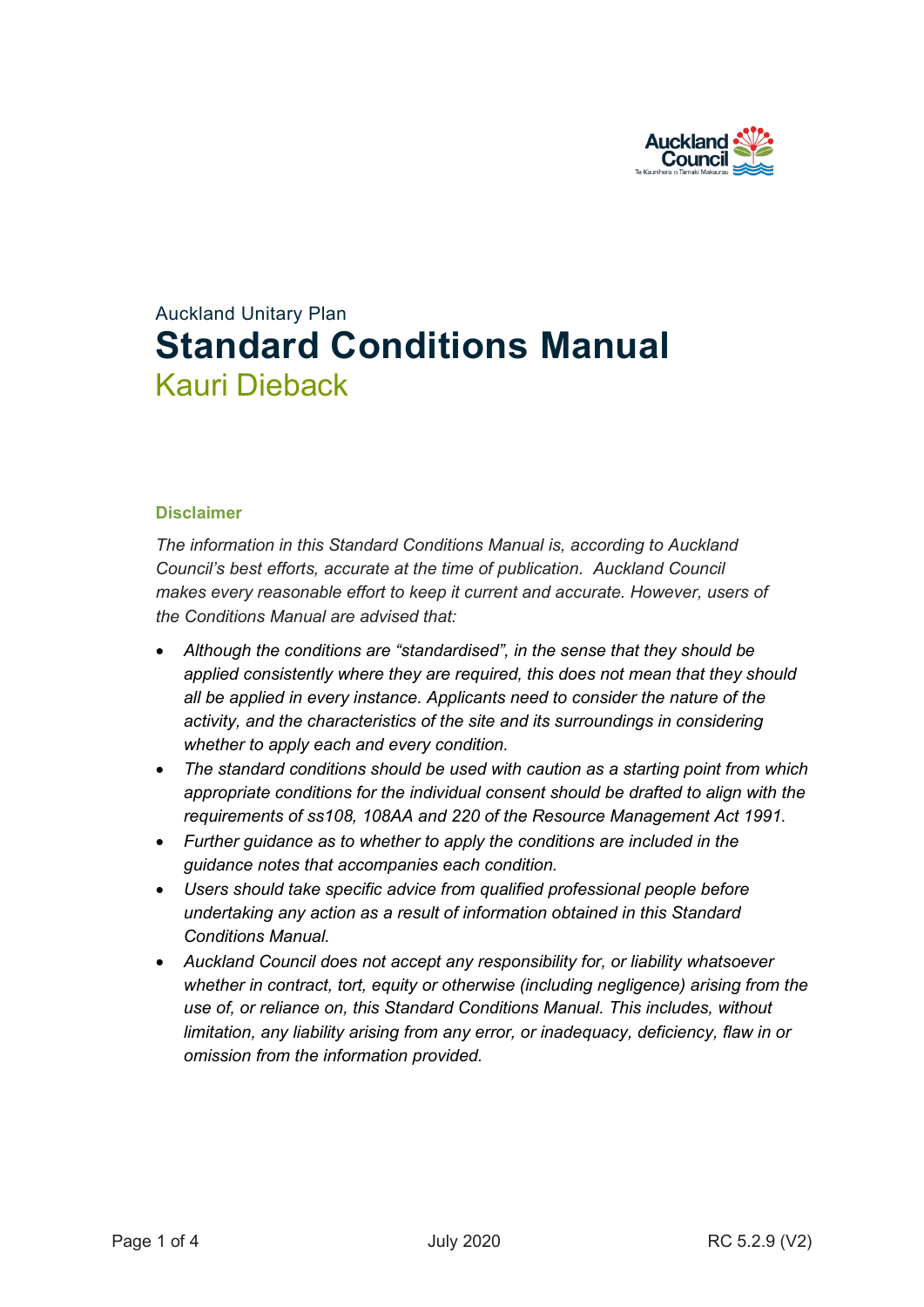# **Conditions**

#### **Condition 1: Kauri contamination zone**

As New Zealand kauri trees (*Agathis australis*) (and soil and material surrounding them) may contain the pathogen that causes kauri dieback (*Phytophthora agathidicida* (formerly PTA)) strict hygiene procedures are required when works occur on or around kauri trees so as to avoid the spread of kauri dieback. All vegetation, soil, and other material from within a "kauri contamination zone" (defined as 3 (three) x the radius of the canopy dripline of any kauri tree) must remain on site or be taken to an approved landfill facility. For further information please contact the Kauri Dieback Programme on 0800 NZ KAURI (69 52874) or visit the website [www.kauridieback.co.nz.](http://www.kauridieback.co.nz/)

#### Advice Note:

Guidance on the location of approved landfill facilities can be found in the Ministry for Primary Industries guidance titled: Landfill disposal of contaminated material at website: [www.kauridieback.co.nz.](http://www.kauridieback.co.nz/)

## **Condition 2: Removing material from the site**

Any material (including soil) from within the "kauri contamination zone" which is to be removed to an approved landfill facility must then be buried within the ground. Where the material is to be loaded onto the back of an open top vehicle, the material must be covered with a tarpaulin (or similar) to prevent the material from leaving the vehicle whilst it is in motion. After the material has been emptied from the truck, the areas of the truck which were previously exposed to the material and the tarpaulin must be thoroughly washed with Sterigene (or other suitable agent) prior to the truck or tarpaulin being used for the transportation of any other material.

## **Condition 3: All equipment to be cleaned**

All footwear, clothing, tools, vehicles and equipment used on site must be cleaned of all soil, vegetation, or other material that has, or may have, come from a kauri contamination zone and must be thoroughly washed with Sterigene (or other suitable agent) on entry and exit from the site, on every occasion, to avoid the spread of kauri dieback (*Phytophthora agathidicida* (formerly PTA)).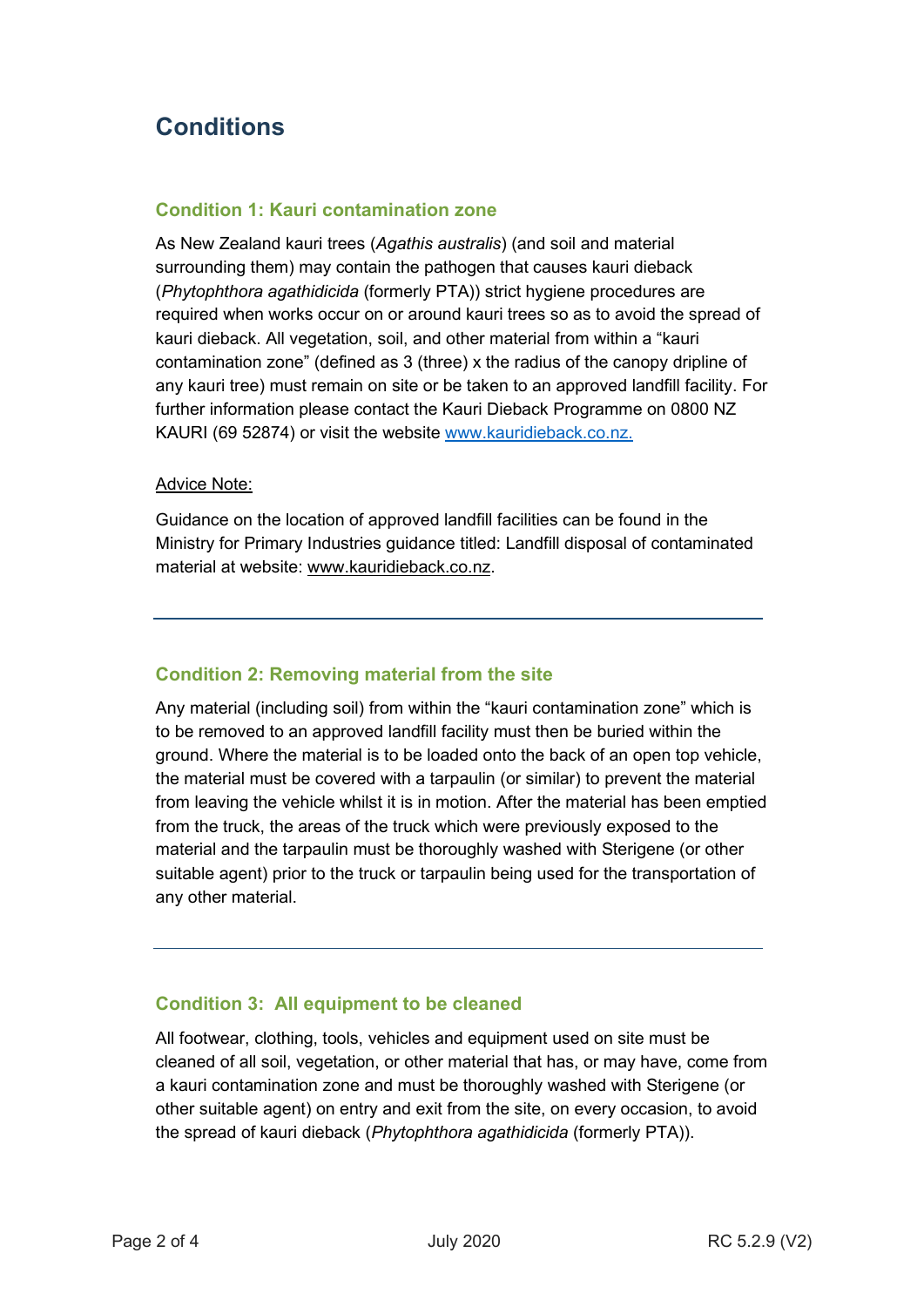#### Advice Note:

Further advice can be found within the guidelines titled 'Hygiene Procedures for Kauri Dieback' and 'Procedures for Tree Removal and Pruning' published by the Ministry for Primary Industries Kauri Dieback Management Programme which can be found at [www.kauridieback.co.nz](http://www.kauridieback.co.nz/) or copies can be obtained from Auckland Council.